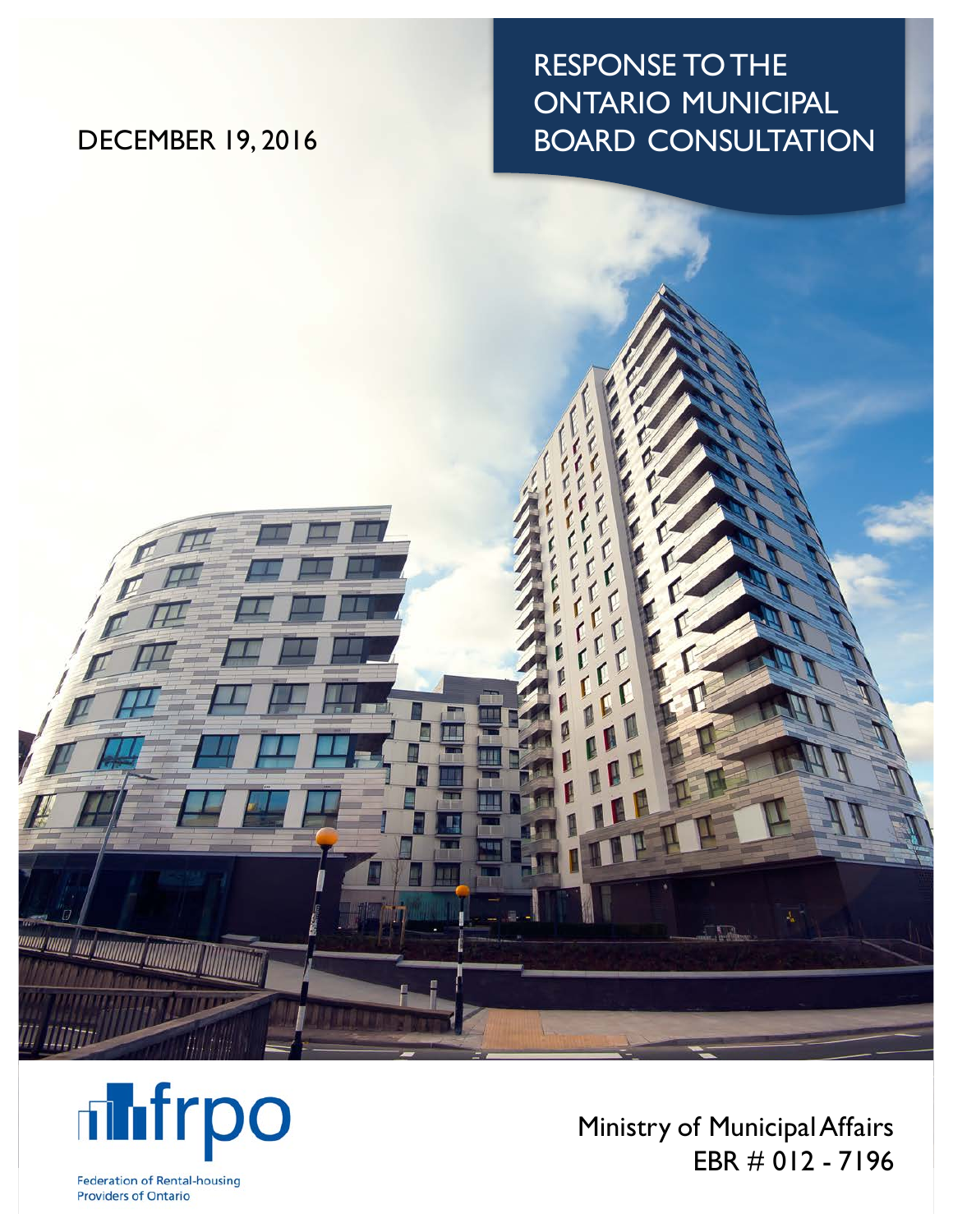# **TABLE OF CONTENTS**

| <b>Executive Summary</b>                              |  |
|-------------------------------------------------------|--|
| <b>FRPO Responses to Consultation Paper Questions</b> |  |
| Conclusion                                            |  |
| Appendix - Summary of FRPO Responses                  |  |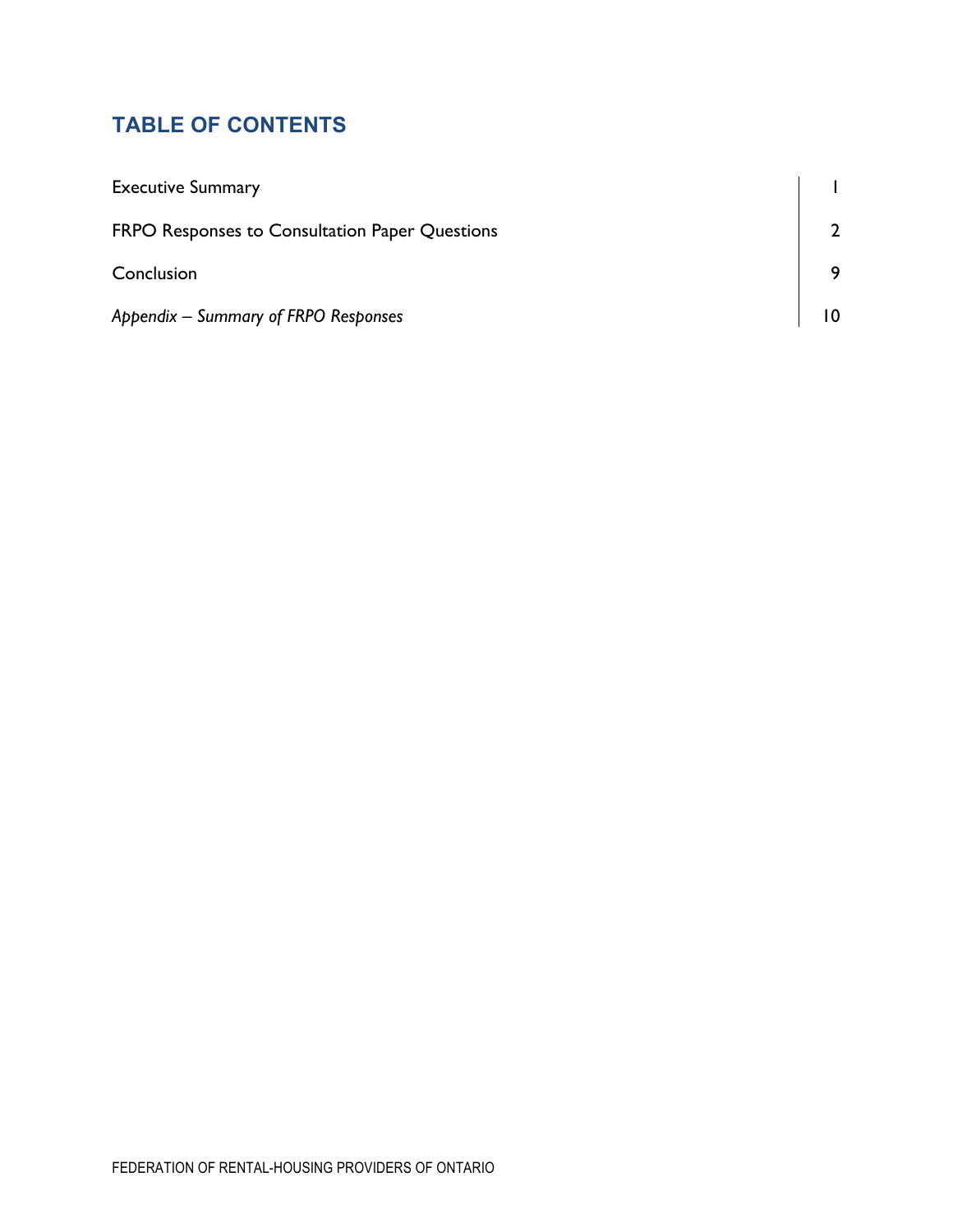# **EXECUTIVE SUMMARY**

The Federation of Rental-housing Providers of Ontario (FRPO) welcomes the opportunity to comment on the Ontario government's review of the Ontario Municipal Board (OMB).

FRPO's members believe that some of the proposed changes to the OMB will have unintended consequences by further complicating the land development process, resulting in more delays and costs. Any changes at the OMB that will lengthen the review process, will result in less affordable housing for those who are most in need.

Ontario is currently faced with a significant shortage of rental housing, and is not meeting the demand of either current, or future Ontarians. Governments at all levels have acknowledged this concern, yet as an industry, we continue to see actions that work against the goal of increasing the amount of rental housing and affordable housing available in the province. This inconsistency of action casts a negative outlook on increasing private sector investment in rental housing in Ontario, making our shared goal of building more rental housing in the province less and less attainable. It is imperative that the government immediately begin to signal that Ontario is open for business when it comes to building more rental housing in the province by addressing the barriers identified by the industry that are preventing much needed new investment.

Development of new rental housing requires a long-term investment forecast of up to 50 years, much longer than the cost recovery on new single family houses or condominium developments. Therefore, the length of the approvals process, compounded by delays caused by lengthy OMB hearings, is creating significant market uncertainty that is discouraging rental housing investment in Ontario. Where local decisions are inconsistent with provincial objectives, the OMB is the only mechanism that can restore balance to what is good for the community and the province as a whole. Without the ability to maintain the proper balance among the various interests, achieving these essential provincial goals will become unattainable.

The OMB maintains this long-term view of local planning issues, and removes the politics from local decision-making. The OMB also supports the government's objectives in the Growth Plan to build greater density and encourage intensification to support sustainable communities and reduce congestion.

FRPO supports adding additional resources at the OMB to reduce hearing delays and costs, as well as adding more members to the Board with private sector development experience.

It is becoming increasingly more expensive to build market-rate and affordable rental housing due to increased government regulation, as well as the much anticipated devastating impacts of new policies such as inclusionary zoning, which will only further encourage developers to invest in other jurisdictions. Any new policies that will further restrict development will only exacerbate these affordability issues, working against the province's objectives in the Growth Plan to build complete communities.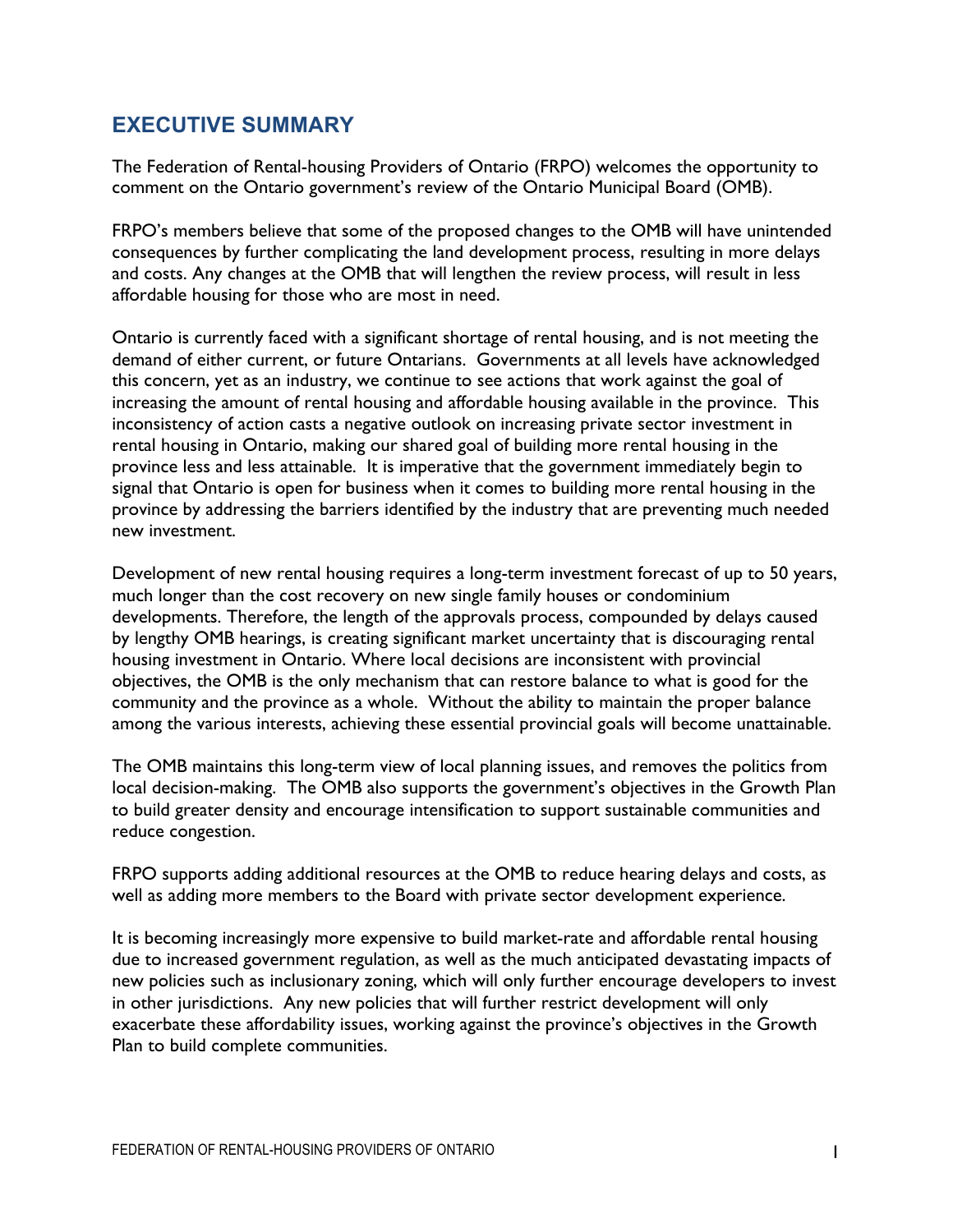# **FRPO RESPONSES TO CONSULTATION PAPER QUESTIONS**

## **THEME 1: OMB'S JURISDICTION AND POWERS**

#### **Protect public interests for the future**

1. What is your perspective on the changes being considered to limit appeals on matters of *public interest?*

#### **FRPO Response**

For the provincial government to achieve its objectives in the Growth Plan to intensify and create balanced and complete communities, the OMB must be strengthened to limit local appeals that are not consistent with provincial planning policies.

Currently, the OMB is overburdened with locally-driven issues that do not reflect the longterm economic interests of the community. Too often, developments that have already been approved are being overturned by municipal councils for strictly political reasons. The OMB currently provides the ability to take the politics out of these decisions, and looks at the longterm planning horizon of the community and the province. The OMB should also be strengthened by adding new members who represent a range of interests, including those with experience in the development community who can offer a more balanced perspective on these issues.

However, the government must ensure that limiting appeals to the OMB will not give municipal councils more power to overturn local planning decisions. This would further undermine the province's objectives to encourage municipalities to build greater densities and more transitsupportive communities, as well as reduce the development of new affordable rental housing.

The government has been clear that building new affordable rental housing is a priority, however the current system needs to be improved to achieve those goals. FRPO's members are experiencing extreme challenges with the current OMB process, and time delays, which are strongly discouraging new investment in the rental market in Ontario.

#### Development Permit System

FRPO encourages greater use of the Development Permit System to provide more transparency and certainty in the municipal planning and approvals process. We believe that the Development Permit System is also effective in reducing the issue of "under zoning" which is commonly used by municipalities to extract more fees from developers due to inaccurate planning documents. Requiring municipalities to use the Development Permit System, would help to limit the need for OMB appeals and improve the development of purpose-built rental housing.

#### **Bring transit to more people**

2. What is your perspective on the changes being considered to restrict appeals of development that supports the use of transit?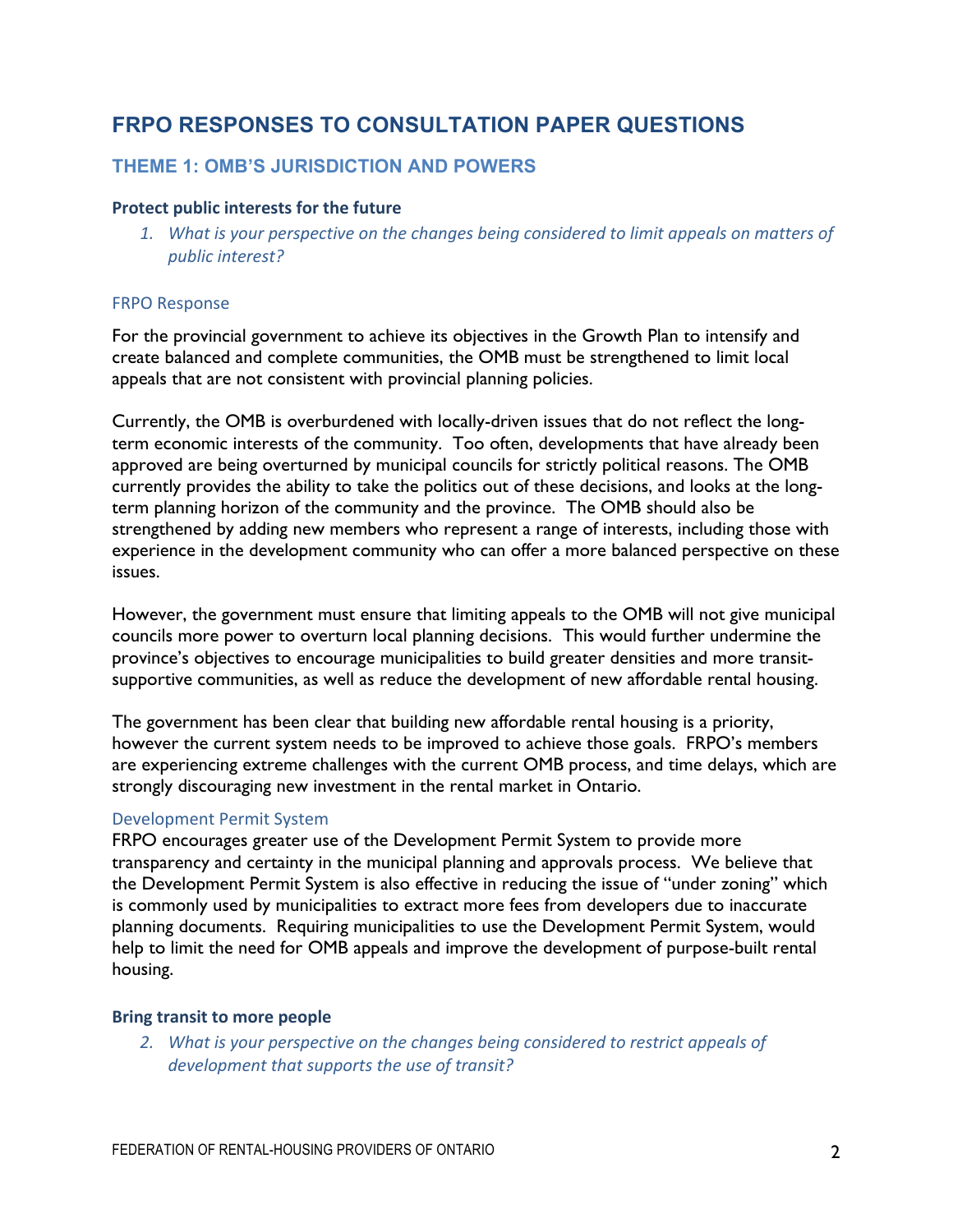#### **FRPO Response**

FRPO is an advocate of transit-supportive development, as many of our tenants do not own a car and want to live near public transit. To encourage the development of more affordable rental housing in Ontario, the government should enact policies to reduce appeals of transitsupportive developments.

In order to stimulate more transit-supportive communities the government should allow for greater density bonusing within proximity to a transit corridor.

However, in smaller urban markets, the province should ensure that new rental housing developments are not restricted only to transit-supportive corridors. There needs to be flexibility to reflect that while some communities do not have accessible transit services, there remains a strong demand for affordable rental housing.

#### **Give communities a stronger voice**

3. What is your perspective on the changes being considered to give communities a *stronger voice?*

#### **FRPO Response**

The development of a new rental housing project requires a long-term investment outlook to recover the costs of development, unlike a new housing or condominium development where the investment is recovered in a few years. Therefore, allowing the local appeals process to be lengthened will provide further uncertainty, and will have a negative impact on the investment climate for new rental housing in Ontario.

FRPO does not support the expansion of local appeals bodies, and appeals on local control bylaws, that we believe will discourage the approval of new affordable rental housing projects due to NIMBY-ism that is often associated with new rental housing development applications. We believe that local appeals bodies are more likely to make decisions in line with local community concerns, rather than reflect provincial planning policies and responding to the critical need for providing more purpose-built rental housing in the province.

In addition, allowing local appeals bodies to include site plans would further complicate the appeals process, resulting in split applications for issues such as zoning and site plan matters. This would require developers to attend two hearings, increasing costs and time delays associated with a project with the application for one development potentially working on two entirely different approval time tracks.

Instead, the OMB should be better resourced to manage local issues, and appeals, to ensure that local planning policies and decisions enforce provincial plans. Furthermore, local planning policies should encourage the development of affordable and market-rate rental housing by encouraging greater intensification and discouraging municipal under zoning practices.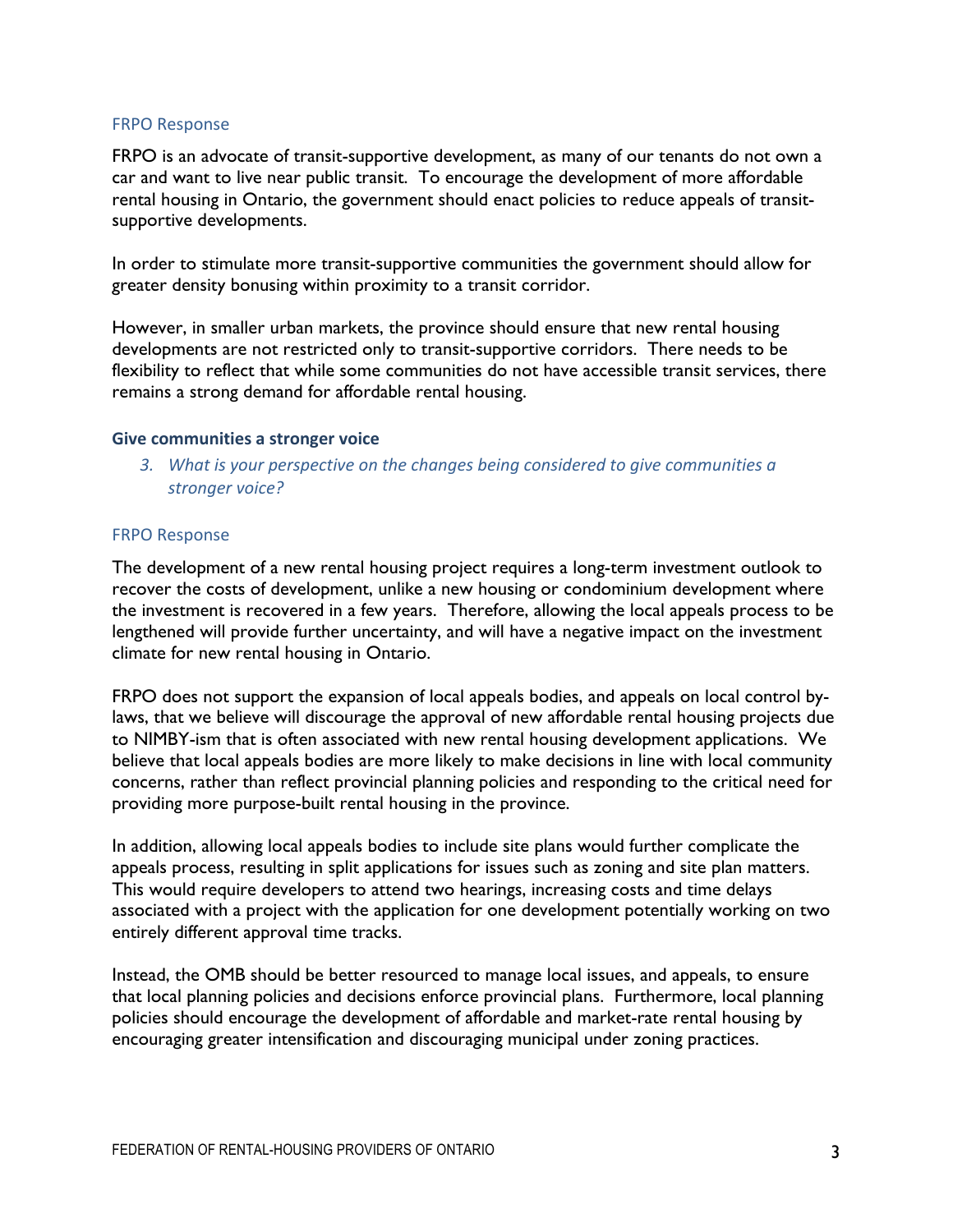#### **"de novo" hearings**

- 4. What is your view on whether the OMB should continue to conduct de novo hearings?
- *5.* If the OMB were to move away from de novo hearings, what do you believe is the most appropriate approach and why?

#### FRPO Response

FRPO believes that de novo hearings should be maintained to stimulate the development of more mixed-income communities across the province, including more purpose-built rental housing. The removal of de novo hearings could act as a barrier to new rental housing developments in communities where there is local opposition to affordable housing.

Maintaining de novo hearings provides a more balanced, evidence-based and long-term view of local planning decisions, and will help to enforce provincial planning policies.

Furthermore, setting a definition of "a standard of reasonableness" would likely result in more appeals to the Supreme Court, resulting in years of uncertainty, and less supply of affordable rental housing in Ontario.

#### **Transition and use of new planning rules**

- *6. From your perspective, should the government be looking at changes related to* transition and the use of new planning rules? If so:
	- *what is your perspective on basing planning decisions on municipal policies in place at the time the decision is made?*
	- *what is your perspective on having updated provincial planning rules apply at the* time of the decision for applications before 2007?

#### **FRPO Response**

Applications should be considered against the planning documents, policies, and rules in place at the time the application was made. There is much time, effort and expense that is involved in submitting a planning application and developing a business case.

Given the length of time the process takes from time of application to submission, it is unreasonable to evaluate an application against rules that were not in place when the application was submitted. Currently, some municipalities do not require council approval before the implementation of new planning policies. As a result, developers are often negatively impacted by changing municipal decisions and timelines that increase the final costs and feasibility of a new rental housing projects.

An alternative solution would be to require municipalities to maintain accurate and transparent planning documents, with regards to zoning, to reduce the number of OMB hearings and appeals.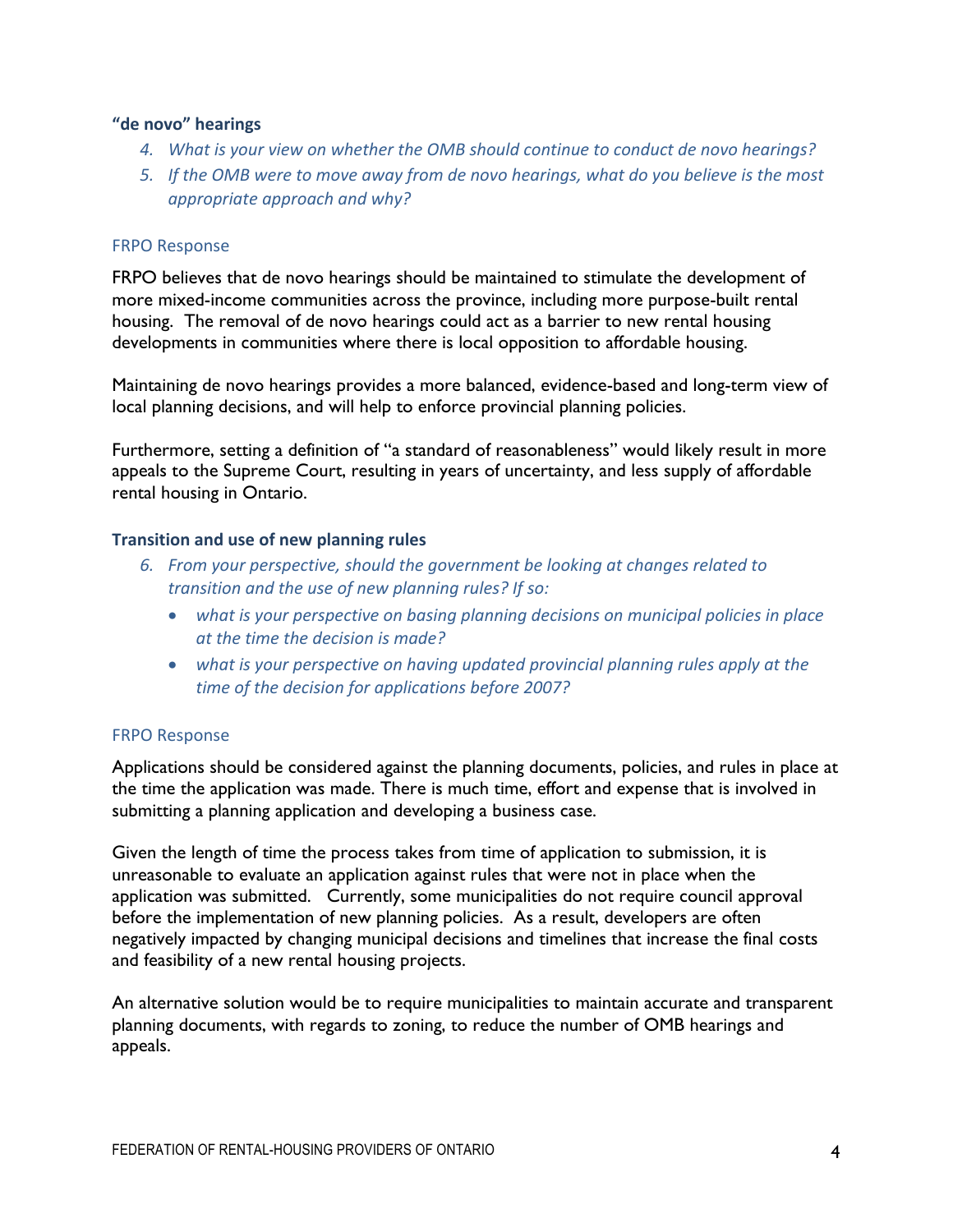### **THEME 2: CITIZEN PARTICIPATION AND LOCAL PERSPECTIVE**

- 7. If you have had experience with the Citizen Liaison Office, describe what it was like did *it* meet your expectations?
- 8. Was there information you needed, but were unable to get?
- 9. Would the suggested changes support greater citizen participation at the OMB?
- 10. Given that it would be inappropriate for the OMB to provide legal advice to any party or participant, what type of information about the OMB's processes would help citizens to *participate in mediations and hearings?*
- 11. Are there funding tools the province could explore to enable citizens to retain their own *planning experts and lawyers?*
- 12. What kind of financial or other eligibility criteria need to be considered when increasing access to subject matter experts like planners and lawyers?

#### **FRPO Response**

FRPO supports greater transparency and the provision of clear information to all participants at OMB hearings. The consultation paper suggests that the Citizen Liaison Office (CLO) which is part of the OMB within the Environment & Land Tribunals Ontario (ELTO) make in-house planning experts and lawyers available to the public. This is a clear conflict. Providing any advice or direction beyond information strictly related to OMB processes and procedures would create a natural bias. OMB adjudicators call on staff within the OMB, as referenced twice in your consultation paper, to provide assistance and advice. Having staff within the same tribunal providing advice to one party (public/citizen) and then advise adjudicators is unacceptable. Moving the CLO out of the ELTO may reduce the conflict but may not eliminate the problem.

Providing funding tools to residents to retain their own planning experts and/or lawyers at least reduces the conflict with the CLO providing these services. However, a clear test for eligibility would need to be set. This would need to be linked to validity of the decision under appeal (as outlined under the 'de novo' section of the consultation paper). As well, there should be a minimum number of citizen appellants to trigger such use of taxpayer funding.

Overall, there needs to be an assessment of the merit of the citizen's appeal before public resources are committed to an issue that is not consistent with good planning policy. These issues could have a negative impact on affordability if additional resources are committed to fund appeals without merit, or those driven by NIMBY-ism.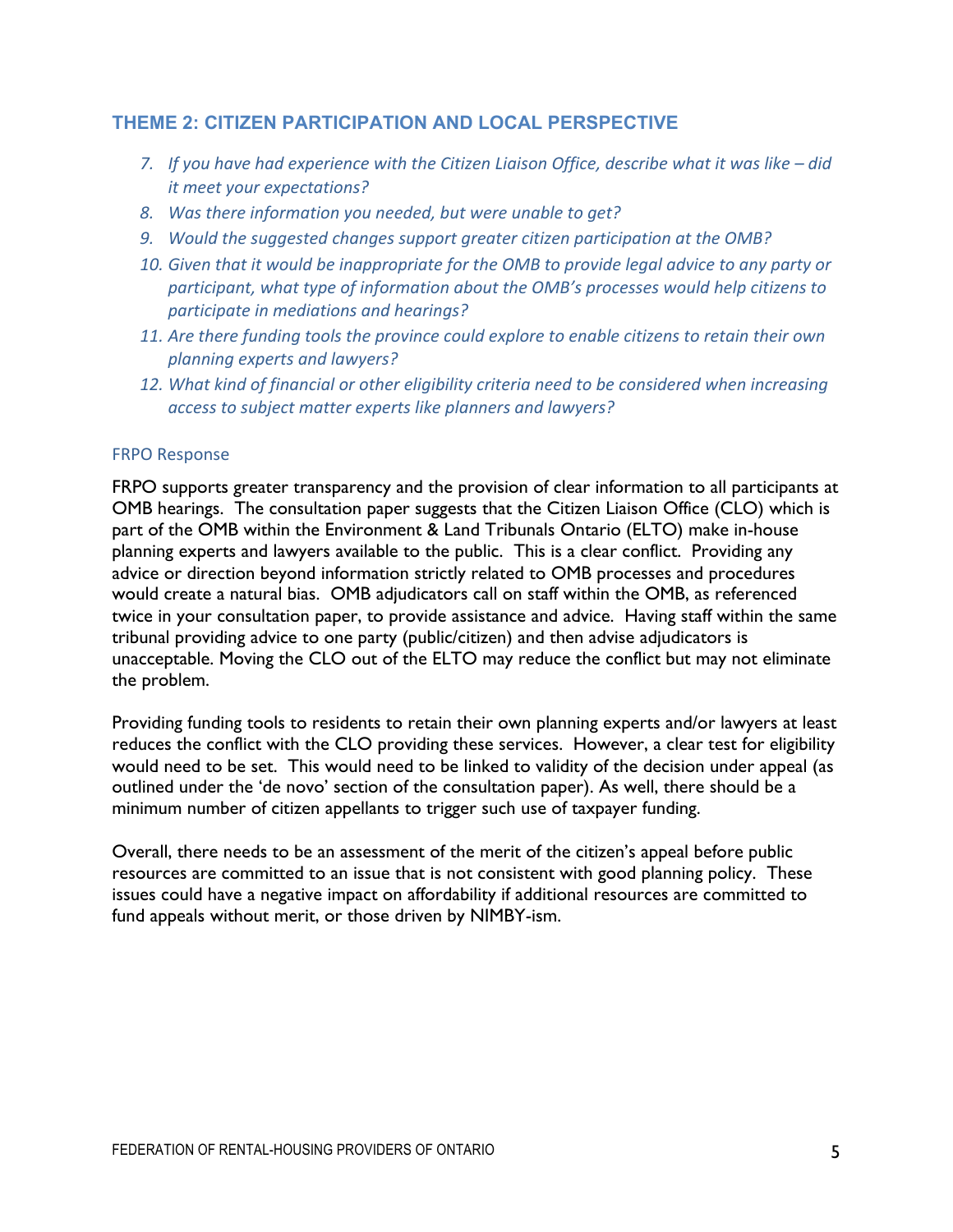#### **THEME 3: CLEAR AND PREDICTABLE DECISION-MAKING**

- 13. Qualifications for adjudicators are identified in the job descriptions posted on the OMB *website* (Ontario.ca/cxif). What additional qualifications and experiences are important for an OMB member?
- 14. Do you believe that multi-member panels would increase consistency of decisionmaking? What should be the make-up of these panels?
- 15. Are there any types of cases that would not need a multi-member panel?
- 16. How can OMB decisions be made easier to understand and be better related to the *public?*

#### **FRPO Response**

FRPO recommends that the OMB should be more adequately resourced to address the current case backlog and delays in the system that are impacting the feasibility and affordability of new purpose-built rental housing. Currently, FRPO's members are experiencing delays of up to a year and a half to resolve a case, significantly above and beyond the government's targets.

FRPO also agrees that increasing the number of adjudicators and improving training could also strengthen the OMB's effectiveness and efficiency.

However, FRPO is concerned that multi-member panels could further complicate the OMB's decision-making process, increase costs, and use up existing limited resources. There should be specific criteria where multi-member panels could be allowed, at the discretion of the Board Chair. The Board Chair should also retain final discretion for a decision when a multi-member panel is required.

Finally, FRPO recommends that OMB members should represent a broader range of stakeholders, including those with private sector experience and knowledge of the rental housing sector.

### **THEME 4: MODERN PROCEDURES AND FASTER DECISIONS**

- 17. Are the current OMB timelines appropriate given the nature of appeals to the OMB? *What* would be appropriate timelines?
- 18. Would the suggested measures help to modernize OMB hearing procedures and *practices? Would they help encourage timely processes and decisions?*
- 19. What types of cases/situations would be most appropriate to a written hearing?

#### **FRPO Response**

The current process takes too long. Many appeals take substantially longer to be completed than the government's targets. In some cases, FRPO's members have waited up to nine months for an initial hearing, and another nine months for a second hearing before even reaching a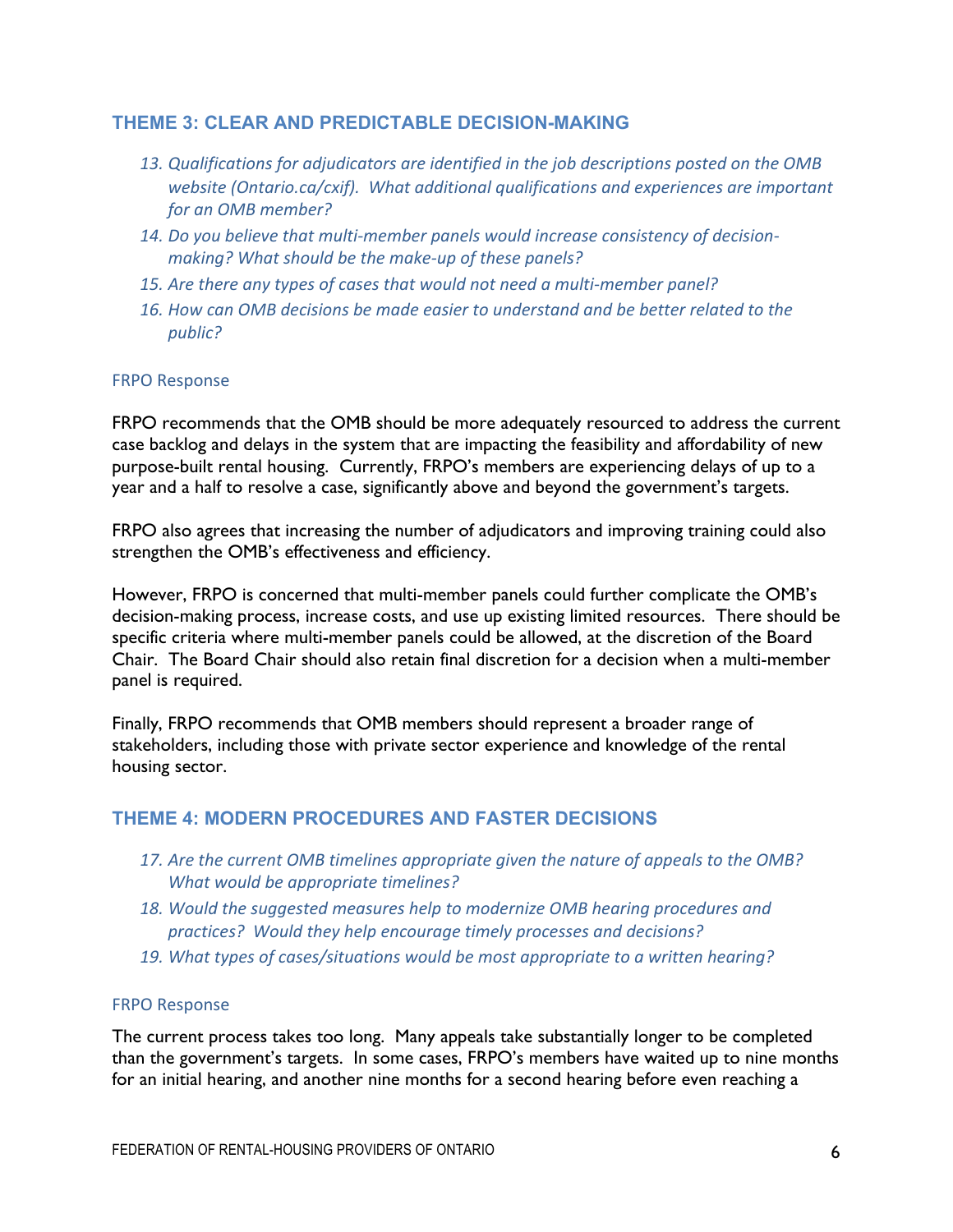decision point. Shortening the government's timelines and setting a maximum number of hearing days are both needed.

Furthermore, FRPO does not support the allowance of written hearings which lacks transparency and access to justice for all parties.

The addition of more adjudicators and improved training could result in faster decision-making. Improved scoping of issues and establishing clear issue lists would also ensure that only the matters and evidence relevant to the planning decision would be heard, thereby removing delays due to discussion of extraneous concerns.

#### **THEME 5: ALTERNATIVE DISPUTE RESOLUTION AND FEWER HEARINGS**

- 20. Why do you think more OMB cases don't settle at mediation?
- 21. What types of cases/situations have a greater chance of settling at mediation?
- 22. Should mediation be required, even if it has the potential to lengthen the process?
- 23. What role should OMB staff play in mediation, pre-screening applications and in not scheduling cases that are out of the OMB's scope?

#### **FRPO Response**

FRPO supports greater use of mediation in OMB cases, as long as it does not prolong the already lengthy process or add additional costs for applicants. We also believe that mediation should be completed by an OMB Board member, similar to the process at the Landlord and Tenant Board.

Improved case management would scope issues would remove extraneous issues that simply add time to the hearing but are not pertinent to the decision. FRPO also supports setting timelines and targets for scheduling cases, however these timelines must include a mediation component. FRPO does not recommend the use of mediation for complicated appeals issues.

In addition, FRPO recommends that the OMB should improve its use of technology to reduce the length of hearings, allow use of email, and expand the use of conducting hearings by phone.

#### **GENERAL QUESTION**

#### 24. Do you have other comments or points you want to make about the scope and effectiveness of the OMB with regards to its role in land use planning?

#### **FRPO Response**

This OMB Review is trying to address a symptom (i.e. volume of appeals) of a more significant underlying problem. Inherent issues within the municipal planning processes are often the cause of so many appeals to the OMB.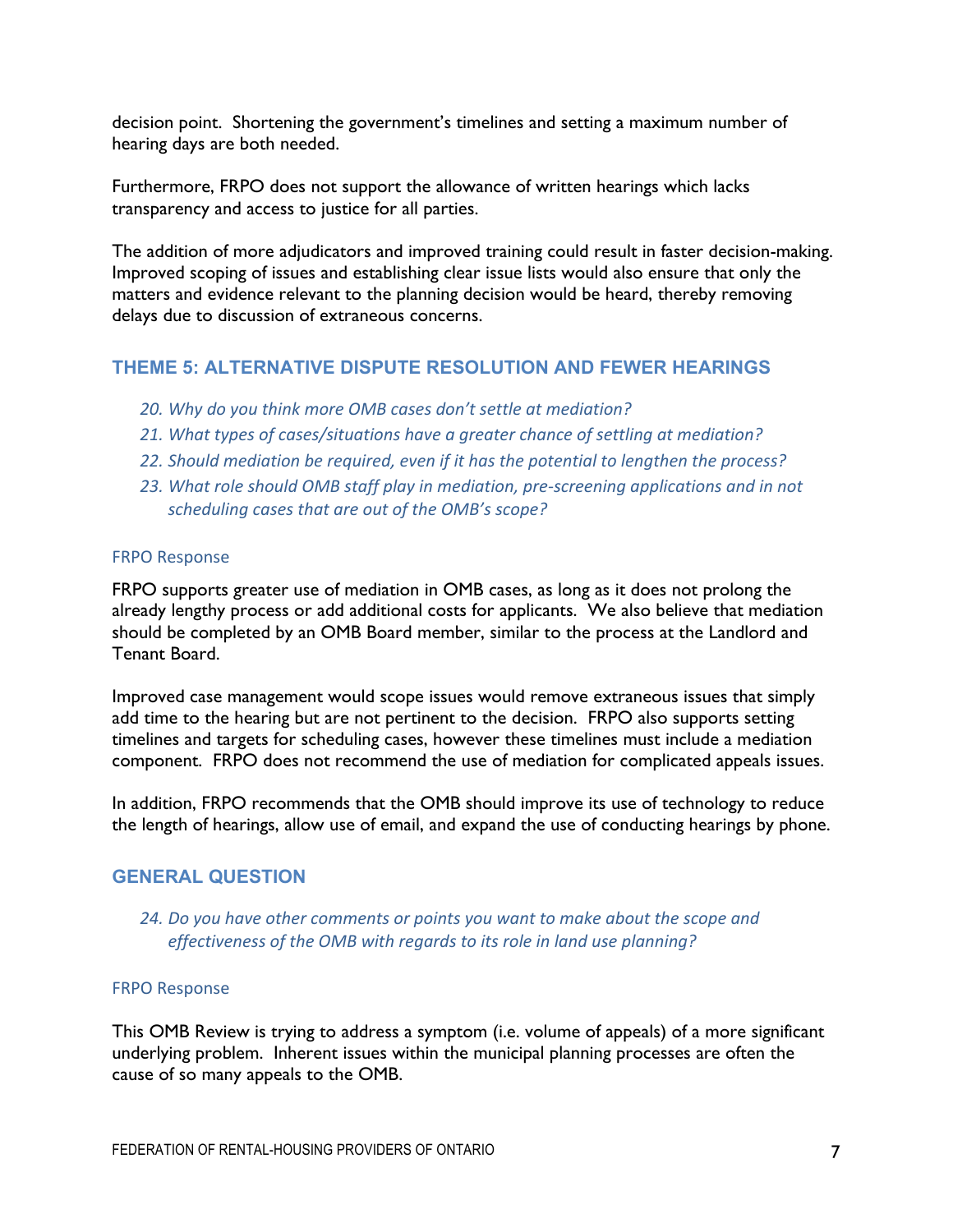There are two fundamental problems at the municipal planning level: (1) municipal councilors often ignore evidence-based planning decisions due to political and community pressure; and (2) municipal plans are often not up-to-date, or under zoned, as a means of raising additional development revenue.

- (1) Municipal council decisions on local planning matters are often inconsistent with the municipal Official Plan or Provincial Plan. In many cases, a development project may be signed off by the planning department, only to be overturned by the municipal council. In these cases, the OMB is critical to remove the politics from local decision-making and maintain the intent of the approved planning documents. Non-decision by a municipality on a local planning matter is another issue which un-necessarily increases the number of appeals to the OMB. The province should consider how to avoid issues of non-decision to improve the planning and development process, and limit the number of appeals to the OMB.
- (2) Many municipalities are using misleading planning documents, or "under zoning," as a means to trigger Section 37 Agreements under the Planning Act. Under zoning makes it extremely difficult for rental housing developers to plan projects and budgets based on inaccurate and out-of-date planning documents. In cases where lengthy negotiations with city planning staff and municipal councilors is not successful, the developer is left with no choice but to appeal to the OMB. Without a neutral, non-political appeal body, many purpose-built rental applications would not proceed.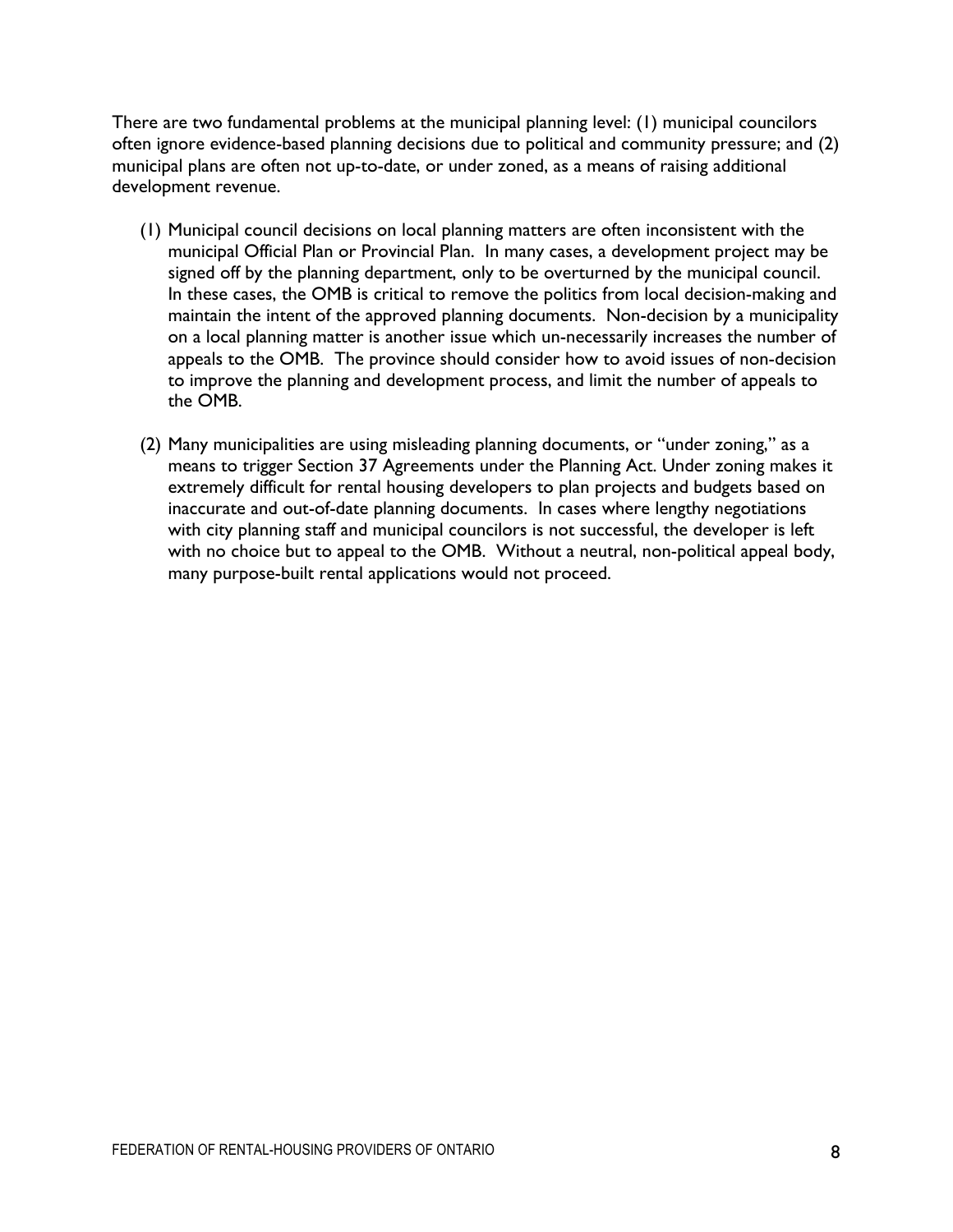# **CONCLUSION**

FRPO believes that the OMB's role is essential to provide a counterbalance between local community issues and enforcement of provincial planning policy. The OMB needs to be strong and effectual to fulfill the province's goals of creating more dense, affordable, and sustainable communities across Ontario.

Our members share the government's desire to build more affordable rental housing, however there are still many obstacles that negatively affect achieving these shared goals. FRPO's members often face community opposition to new rental housing developments, therefore the OMB's perspective is essential to fight NIMBY-ism and to move forward to achieve the province's growth objectives, which includes increasing the availability of purpose-built rental housing to meet the growing consumer demand.

In a modern society where the population is increasingly transient, and demographics are rapidly changing, the OMB also protects the long-term planning interests of a community without politics getting in the way. This long-term perspective is essential to create a stable climate for investment in purpose-built rental housing in Ontario. In addition, municipalities must be required to keep their documents up to date to prevent under zoning, and reduce development appeals. This current practice is a key barrier to getting more rental housing built in Ontario in a cost-efficient manner. The OMB is the only available mechanism available to developers of rental housing to counter short-sighted local objections that can prevent the province's ability to provide much needed rental housing to Ontarians.

In closing, we support the addition of more resources at the OMB to address the case backlog and speed up the appeals and review process. Time delays are one of the most significant risk factors for rental housing developers, which only contributes to higher costs for development. We also believe that the OMB can be strengthened by adding a new compliment of members with private sector development experience. FRPO would be pleased to recommend some representatives from the rental housing sector that can offer a balanced perspective on these issues.

Thank you for the opportunity to provide input into the review of the Ontario Municipal Board and its role within the land use planning system.

Sincerely,

Scott Andison President and CEO

*FRPO is the largest association of rental housing providers in Ontario, representing 2,200 members who supply rental homes to over 350,000 Ontario households. In total, approximately one-third of Ontarians live in rental housing, and that number increases to 50% renting their home in the City of Toronto.*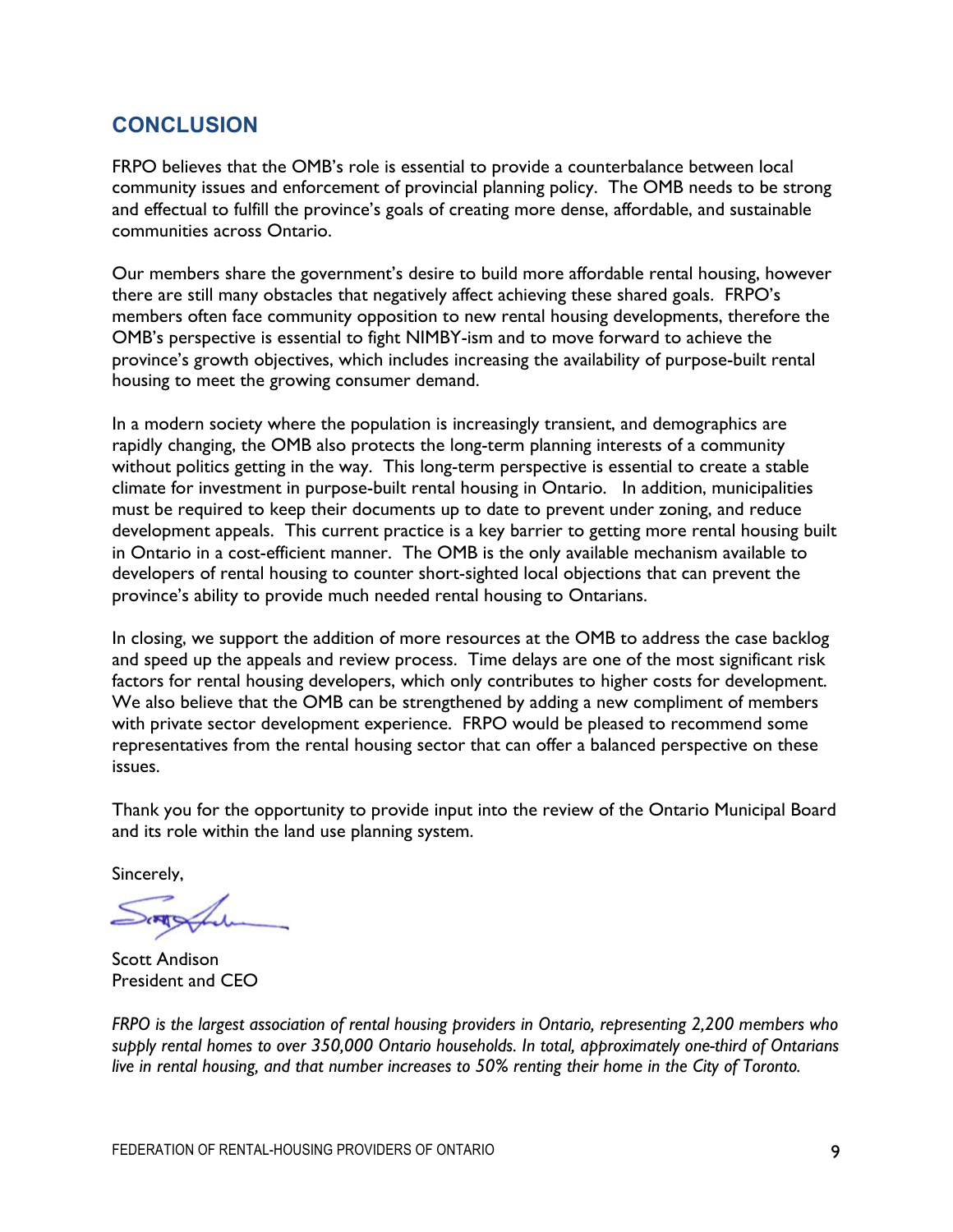# **APPENDIX A—Summary of FRPO Responses**

| <b>Theme 1: OMB's Jurisdiction and Powers</b>                                                                                                                                               |                                                                                                                                                                                                                                                                                                                                                                                                                                                                                                                                                                                                                                                                                                                                                                                                                             |  |
|---------------------------------------------------------------------------------------------------------------------------------------------------------------------------------------------|-----------------------------------------------------------------------------------------------------------------------------------------------------------------------------------------------------------------------------------------------------------------------------------------------------------------------------------------------------------------------------------------------------------------------------------------------------------------------------------------------------------------------------------------------------------------------------------------------------------------------------------------------------------------------------------------------------------------------------------------------------------------------------------------------------------------------------|--|
| <b>Stated Provincial Objective:</b><br>limit appeals on provincial<br>land use planning decisions                                                                                           | <b>FRPO Response:</b><br>the OMB must be strengthened to limit local appeals that are<br>٠<br>not consistent with provincial planning policies<br>the government must ensure that limiting appeals to the OMB<br>$\bullet$<br>will not give municipal councils more power to overturn local<br>planning decisions<br>FRPO's members are experiencing extreme challenges with<br>$\bullet$<br>the current OMB process, and time delays, which are strongly<br>discouraging new investment in the rental market in Ontario<br>FRPO encourages greater use of the Development Permit<br>$\bullet$<br>System to provide more transparency and certainty in the<br>municipal planning and approvals process which would help to<br>limit the need for OMB appeals and improve the development<br>of purpose-built rental housing |  |
| <b>Stated Provincial Objective:</b><br>restrict appeals for<br>development that supports<br>provincially funded transit<br>infrastructure                                                   | <b>FRPO Response:</b><br>FRPO is an advocate of transit-supportive development, many<br>$\bullet$<br>tenants do not own a car and want to live near public transit<br>the government should enact policies to reduce appeals of<br>$\bullet$<br>transit-supportive developments<br>in order to stimulate more transit-supportive communities the<br>$\bullet$<br>government should allow for greater density bonusing within<br>proximity to a transit corridor                                                                                                                                                                                                                                                                                                                                                             |  |
| <b>Stated Provincial Objective:</b><br>change the land us planning<br>and appeal system so that<br>more land use decisions can<br>be made locally giving<br>communities a stronger<br>voice | <b>FRPO Response:</b><br>FRPO does not support the expansion of local appeals bodies,<br>$\bullet$<br>and appeals on local control by-laws, that we believe will<br>discourage the approval of new affordable rental housing<br>projects due to NIMBY-ism that is often associated with new<br>rental housing development applications<br>allowing local appeals bodies to include site plans would<br>$\bullet$<br>further complicate the appeals process, resulting in split<br>applications for issues such as zoning and site plan matters                                                                                                                                                                                                                                                                              |  |
| <b>Stated Provincial Objective:</b><br>move the OMB away from<br>$\bullet$<br>de novo hearings                                                                                              | <b>FRPO Response:</b><br>de novo hearings should be maintained to stimulate the<br>development of more mixed-income communities across the<br>province, including more purpose-built rental housing<br>removal of de novo hearings could act as a barrier to new<br>٠<br>rental housing developments in communities where there is<br>local opposition to affordable housing                                                                                                                                                                                                                                                                                                                                                                                                                                                |  |
| <b>Stated Provincial Objective:</b><br>require all planning<br>$\bullet$<br>decisions to be based on<br>legislation and planning<br>documents in effect at the<br>time of the decision      | <b>FRPO Response:</b><br>applications should be considered against the planning<br>٠<br>documents, policies, and rules in place at the time the<br>application was made<br>there is much time, effort and expense that is involved in<br>٠<br>submitting a planning application and developing a business case                                                                                                                                                                                                                                                                                                                                                                                                                                                                                                              |  |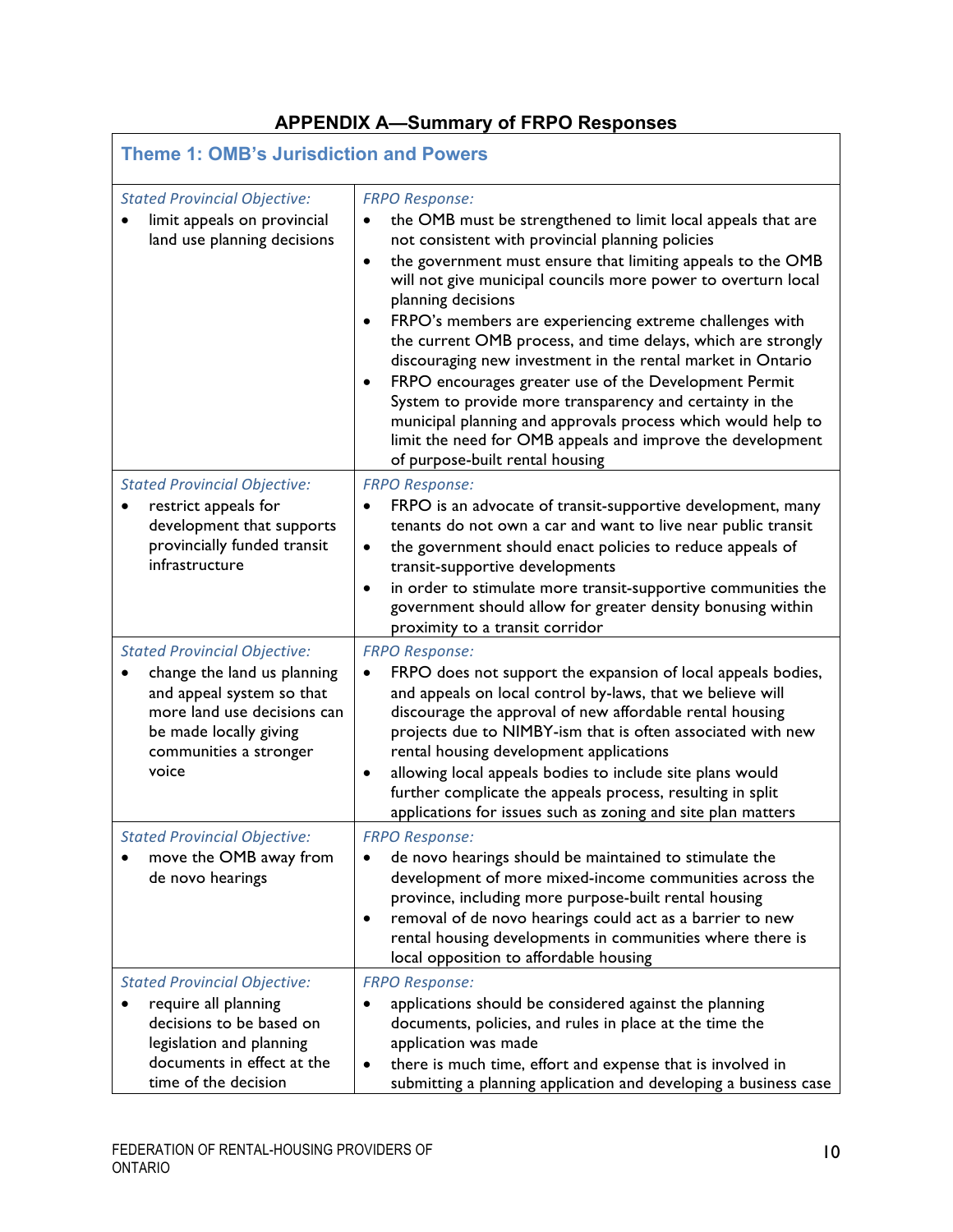# **Theme 2: Citizen Participation and Local Perspective**

| <b>Stated Provincial Objective:</b><br>ensure that individuals and<br>parties without legal<br>representation are able to<br>be involved in local land use<br>planning, including appeals | <b>FRPO Response:</b><br>FRPO supports greater transparency and the provision of clear<br>٠<br>information to all participants at OMB hearings<br>enabling the Citizen Liaison Office (CLO) which is part of the<br>$\bullet$<br>OMB within the Environment & Land Tribunals Ontario<br>(ELTO) to make in-house planning experts and lawyers<br>available to the public is a clear conflict<br>providing any advice or direction beyond information strictly<br>related to OMB processes and procedures would create a<br>natural bias<br>there needs to be an assessment of the merit of the citizen's<br>appeal before public resources are committed to an issue that |
|-------------------------------------------------------------------------------------------------------------------------------------------------------------------------------------------|--------------------------------------------------------------------------------------------------------------------------------------------------------------------------------------------------------------------------------------------------------------------------------------------------------------------------------------------------------------------------------------------------------------------------------------------------------------------------------------------------------------------------------------------------------------------------------------------------------------------------------------------------------------------------|
|                                                                                                                                                                                           | is not consistent with good planning policy                                                                                                                                                                                                                                                                                                                                                                                                                                                                                                                                                                                                                              |

# **Theme 3: Clear and Predictable Decision-Making**

| <b>Stated Provincial Objective:</b><br>improve decision-making<br>through increasing the<br>number of and training of<br>adjudicators and | <b>FRPO Response:</b><br>the OMB should be more adequately resourced to address the<br>current case backlog and delays in the system that are<br>impacting the feasibility and affordability of new purpose-built<br>rental housing                                                                                                                                                    |
|-------------------------------------------------------------------------------------------------------------------------------------------|----------------------------------------------------------------------------------------------------------------------------------------------------------------------------------------------------------------------------------------------------------------------------------------------------------------------------------------------------------------------------------------|
| reintroducing multi-member<br>panels                                                                                                      | increasing the number of adjudicators and improving training<br>$\bullet$<br>could also strengthen the OMB's effectiveness and efficiency<br>OMB members should represent a broader range of<br>٠<br>stakeholders, including those with private sector experience<br>and knowledge of the rental housing sector<br>multi-member panels could further complicate the OMB's<br>$\bullet$ |
|                                                                                                                                           | decision-making process, increase costs, and use up existing<br>limited resources<br>there should be specific criteria where multi-member panels<br>٠<br>could be allowed, at the discretion of the Board Chair                                                                                                                                                                        |

# **Theme 4: Modern Procedures and Faster Decisions**

#### *FRPO Response:*

| shift to a less formal and<br>adversarial culture,<br>modernize procedures, and<br>promote faster decisions | ٠<br>٠ | the current process takes too long; shortening the<br>government's timelines and setting a maximum number of<br>hearing days are both needed<br>the proposal to allow written hearings would lack transparency<br>and access to justice for all parties<br>more adjudicators and improved training could result in faster |
|-------------------------------------------------------------------------------------------------------------|--------|---------------------------------------------------------------------------------------------------------------------------------------------------------------------------------------------------------------------------------------------------------------------------------------------------------------------------|
|                                                                                                             |        | decision-making                                                                                                                                                                                                                                                                                                           |
|                                                                                                             | ٠      | improved scoping of issues and establishing clear issue lists<br>would also ensure that only the matters and evidence relevant<br>to the planning decision would be heard, thereby removing<br>delays due to discussion of extraneous concerns                                                                            |